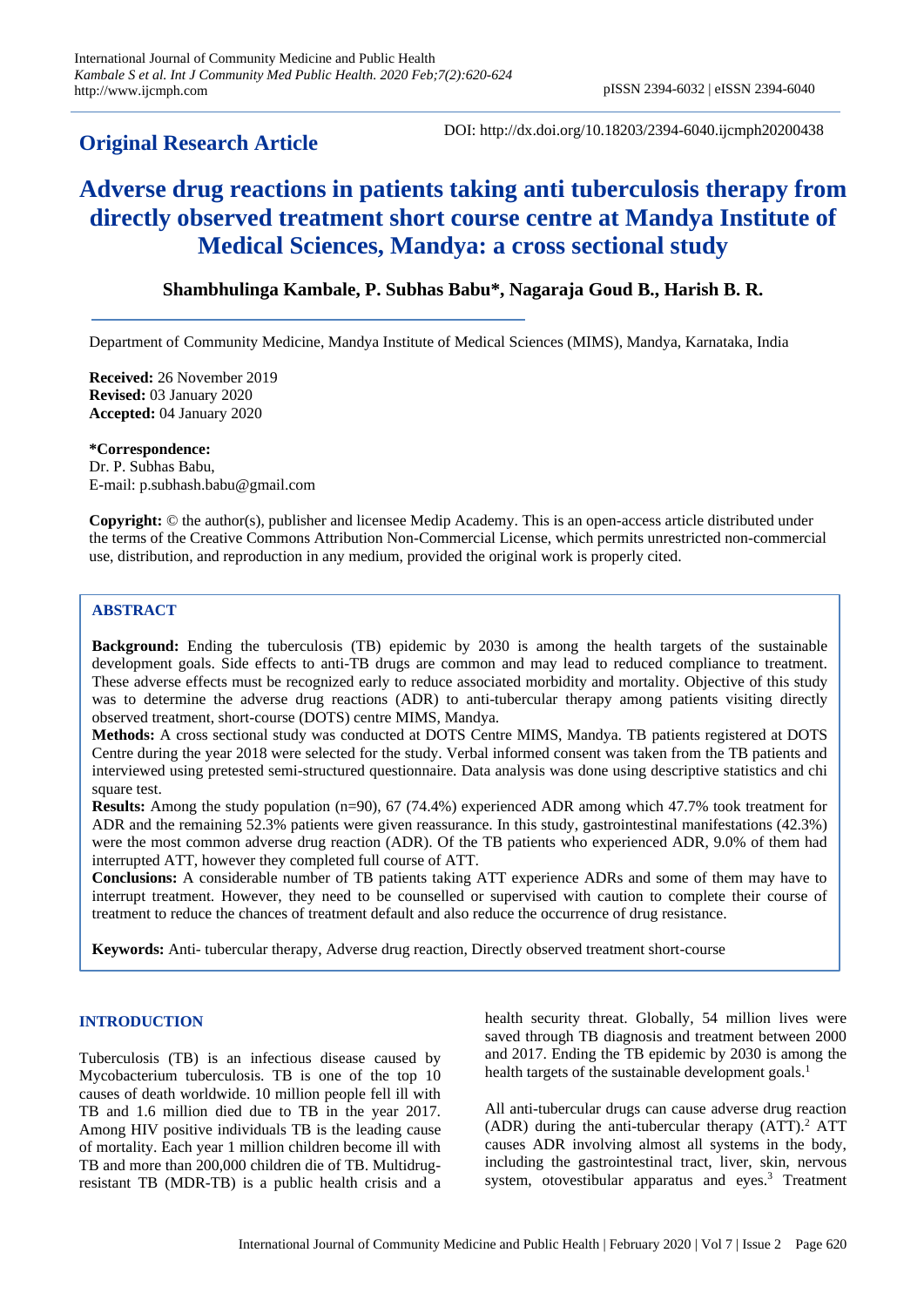failure and relapse risk will increase because of drug resistance if the patient discontinues the ATT.<sup>4,5</sup>

In case, any major ADR occurs during ATT, one of the three effective drugs (isoniazid, rifampicin and pyrazinamide) must be stopped and it should be treated in hospital and ATT resumed as early as possible.<sup>6</sup>

First line ATT drugs are safe and well tolerated. ADR due to ATT are common. Compliance to ATT may be reduced because of side effects. ADR should be detected and treated early to reduce associated morbidity and mortality.<sup>7</sup>

The first line ATT drugs are known to cause adverse effects like gastritis, hepatotoxicity and skin allergies. This study was done to determine the occurrence of such adverse effects in patients under directly observed treatment short course (DOTS) therapy and to assess ADR effects on patient compliance.

#### **METHODS**

A cross sectional study was conducted from May to June 2019 at DOTS Centre MIMS, Mandya. All the TB Patients registered at DOTS Centre during the year 2018 were selected in the study. In this study out of 107 TB patients, 90 patients were selected for the study according to the inclusion and exclusion criteria. Preliminary data including contact numbers of patients and DOTS providers was noted from the treatment cards available in the DOTS centre MIMS, Mandya. Informed consent was taken from the TB patients and interviewed through telephonic communication using pretested semistructured questionnaire.

#### *Inclusion criteria*

Tuberculosis patients registered at DOTS Centre, who will give informed consent to participate in the study.

#### *Exclusion criteria*

TB patients on ATT also taking treatment for other comorbidities like HTN, DM and HIV etc. are excluded from the study because those drugs can also produce ADR as well as drug interactions which may interfere with the causal inference of ADR due to ATT.

#### *Method of data collection*

Pretested semi-structured questionnaire was used. All the TB patients were interviewed for the information as specified in the questionnaire. The study variables were age, sex, education, socioeconomic status of the patient, side effects of drugs, smoking habit, alcohol consumption and other variables related to ADR. The patients were interviewed about whether the DOTS providers informed about the side effects of ATT at the time of starting ATT, the side effects experienced due to the anti-tubercular

therapy, any treatment they took for those side effects and was there any history of discontinuation of ATT because of side effects.

#### *Statistical analysis*

Descriptive statistics like frequencies, proportions and inferential statistics like chi square test was used to know the association. The study was conducted after obtaining ethical clearance from institutional ethical committee.

#### **RESULTS**

In our study among total 90 TB patients, 54 (60%) were males and 36 (40%) females respectively. Most of the study participants (34.4%) were in the age group of 31-45 years followed by 26.6% in the age group of 16-30 years (Table 1).

#### **Table 1: Distribution of TB patients according to age and sex (n=90).**

| Age group    | <b>Sex</b>                 |          | Total $(\sqrt[6]{\bullet})$ |  |
|--------------|----------------------------|----------|-----------------------------|--|
| (years)      | Male $(\% )$<br>Female (%) |          |                             |  |
| $0 - 15$     | 03(60.0)                   | 02(40.0) | 05(05.5)                    |  |
| $16 - 30$    | 12(50.0)                   | 12(50.0) | 24(26.6)                    |  |
| $31 - 45$    | 12(38.7)                   | 19(61.3) | 31 (34.4)                   |  |
| 46-60        | 05(25.0)                   | 15(75.0) | 20(22.3)                    |  |
| >60          | 04(40.0)                   | 06(60.0) | 10(11.2)                    |  |
| <b>Total</b> | 36(40.0)                   | 54(60.0) | 90 (100.0)                  |  |

The majority of TB patients (51.2%) had studied up to primary level and 22.2% up to high school level. 13.4% TB patients were illiterate (Table 2).

#### **Table 2: Distribution of TB patients according to education and sex (n=90).**

| <b>Education</b>         | <b>Sex</b>                 |          | Total $(\% )$ |  |
|--------------------------|----------------------------|----------|---------------|--|
|                          | Male $(\% )$<br>Female (%) |          |               |  |
| <b>Illiterate</b>        | 05(41.6)                   | 07(58.4) | 12(13.4)      |  |
| Primary school 17 (36.9) |                            | 29(63.1) | 46(51.2)      |  |
| <b>High school</b>       | 04(20.0)                   | 16(80.0) | 20(22.2)      |  |
| Pre- university          | 05(83.3)                   | 01(16.7) | 06(06.6)      |  |
| <b>Degree</b>            | 05(83.3)                   | 01(16.7) | 06(06.6)      |  |
| <b>Total</b>             | 36(40.0)                   | 54(60.0) | 90 (100)      |  |

Males commonly experienced ADR as compared to females. ADR like GIT adverse effects (60.6%), joint pain (64.3%), peripheral neuropathy (60%) and skin rashes (64.7%) were found in males, however the occurrence of dizziness were found to be equal in both males and females (Table 3).

In our study 38 (42.3%) patients experienced gastrointestinal side effects, among them 30 (78.9%) had pulmonary TB and 8 (21.1%) had extra-pulmonary TB. 14 (15.5%) study subjects complained of joint pain after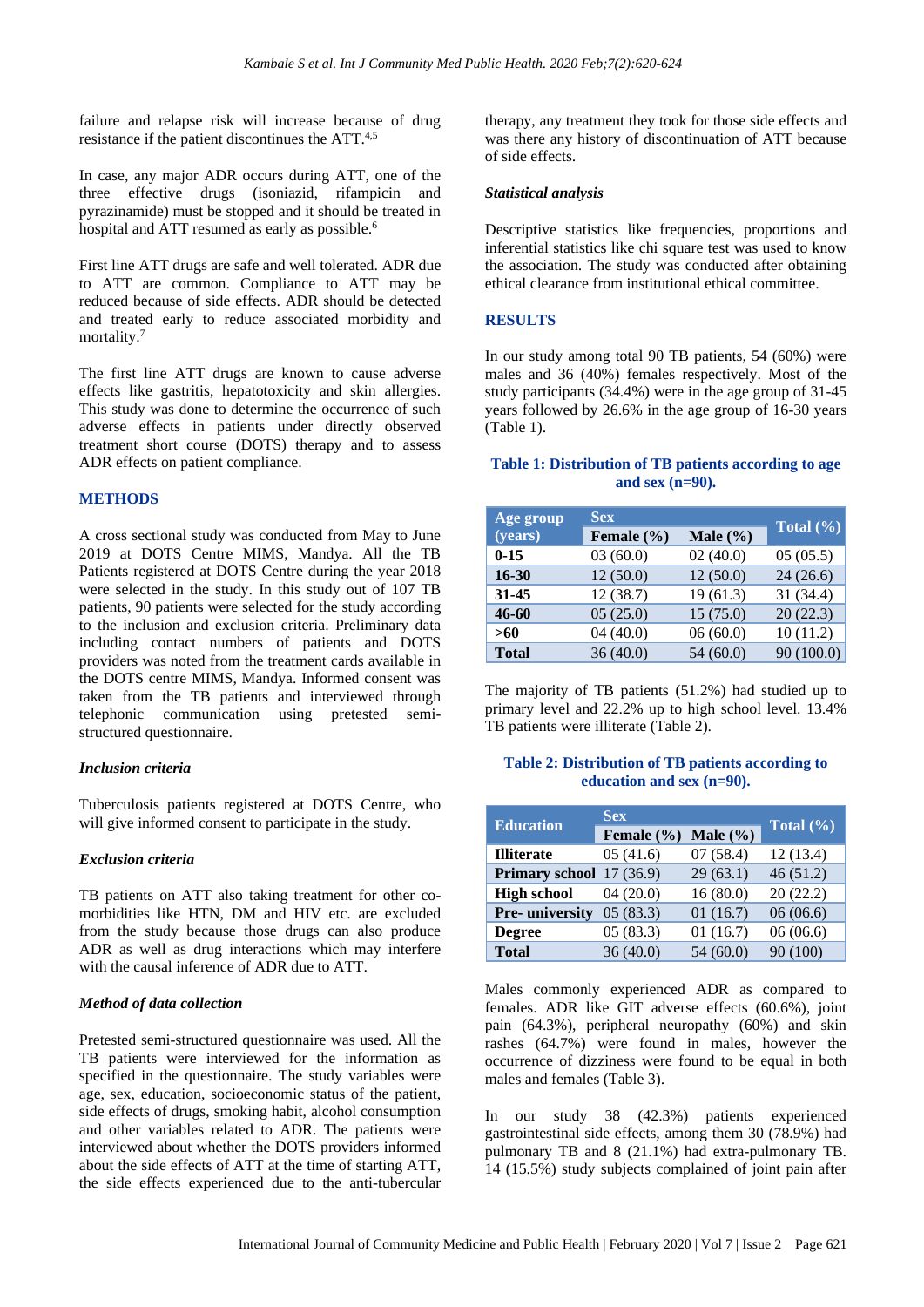taking ATT and 20 (22.2%) of them had peripheral neuropathy. 17 (18.9%) and 8 (8.9%) of them developed skin rashes and dizziness respectively (Table 4). A total 20% of study subjects gave history of tobacco use, among them 88.8% experienced ADR due to ATT. 24% of study subjects gave history of alcohol consumption, among them 81.8% experienced ADR due to ATT.

#### **Table 3: Sex wise distribution of patients with adverse drug reactions (ADR) due to ATT (n=90).**

|                       | <b>ADR</b><br>$(yes$ or no) | <b>Sex</b>                  |                           |               |         |
|-----------------------|-----------------------------|-----------------------------|---------------------------|---------------|---------|
| <b>ADR</b> due to ATT |                             | Females $(\% )$<br>$(n=36)$ | Males $(\% )$<br>$(n=54)$ | Total $(\% )$ | P value |
| <b>GIT</b> adverse    | <b>Yes</b>                  | 15(39.4)                    | 23(60.6)                  | 38 (42.3)     | 0.931   |
| effects               | No                          | 21(40.3)                    | 31(59.7)                  | 52(57.7)      |         |
| Joint pain            | Yes                         | 05(35.7)                    | 09(64.3)                  | 14(15.5)      | 0.722   |
|                       | No                          | 31(40.7)                    | 45(59.3)                  | 76 (84.5)     |         |
| Peripheral            | Yes                         | 08(40.0)                    | 12(60.0)                  | 20(22.2)      | 1.000   |
| neuropathy            | No                          | 28(40.0)                    | 42(60.0)                  | 70(77.8)      |         |
| <b>Skin rashes</b>    | Yes                         | 06(35.3)                    | 11(64.7)                  | 17(18.9)      | 0.660   |
|                       | No                          | 30(41.0)                    | 43(59.0)                  | 73(81.1)      |         |
| <b>Dizziness</b>      | <b>Yes</b>                  | 04(50.0)                    | 04(50.0)                  | 08(08.9)      |         |
|                       | N <sub>o</sub>              | 32(39.0)                    | 50(61.0)                  | 82(91.1)      | 0.545   |

#### **Table 4: Distribution of patients with adverse drug reactions (ADR) due to ATT among pulmonary TB and extrapulmonary TB (n=90).**

|                       | <b>ADR</b>             | <b>Type of tuberculosis</b>  |                                           |               |         |
|-----------------------|------------------------|------------------------------|-------------------------------------------|---------------|---------|
| <b>ADR</b> due of ATT | $(yes \text{ or } no)$ | Pulmonary TB (%)<br>$(n=71)$ | <b>Extra-pulmonary TB</b> (%)<br>$(n=19)$ | Total $(\% )$ | P value |
| <b>GIT</b> adverse    | <b>Yes</b>             | 30(78.9)                     | 08(21.1)                                  | 38 (42.3)     |         |
| effects               | N <sub>o</sub>         | 41 (78.8)                    | 11(21.2)                                  | 52(57.7)      | 0.991   |
| Joint pain            | Yes                    | 11(78.5)                     | 03(21.5)                                  | 14(15.5)      |         |
|                       | N <sub>o</sub>         | 60(78.9)                     | 16(21.1)                                  | 76 (84.5)     | 0.975   |
| Peripheral            | Yes                    | 15(75.0)                     | 05(25.0)                                  | 20(22.2)      | 0.629   |
| neuropathy            | N <sub>o</sub>         | 56(80.0)                     | 14(20.0)                                  | 70 (77.8)     |         |
| <b>Skin rashes</b>    | Yes                    | 13(76.4)                     | 04(23.6)                                  | 17(18.9)      | 0.786   |
|                       | N <sub>o</sub>         | 58 (79.4)                    | 15(20.6)                                  | 73(81.1)      |         |
| <b>Dizziness</b>      | Yes                    | 05(62.5)                     | 03(37.5)                                  | 08(8.9)       | 0.234   |
|                       | N <sub>o</sub>         | 66 (80.4)                    | 16(19.6)                                  | 82 (91.1)     |         |

#### **Table 5: Interruption of ATT due to ADR among TB patients (n=67).**

| Interruption of ATT due to ADR Frequency $(\%)$ |           |
|-------------------------------------------------|-----------|
| <b>Yes</b>                                      | 06(09.0)  |
| No                                              | 61(91.0)  |
| <b>Total</b>                                    | 67(100.0) |

Of those who experienced ADR [n=67 (74.4%)], among them 6 (9.0%) had interrupted taking ATT because of its ADR. However, they completed full course of ATT after receiving reassurance regarding common side effects of ATT from DOTS providers (Table 5).

#### **DISCUSSION**

In our study, we found that the gastrointestinal manifestations 42.3% were the most common adverse drug reaction (ADR) followed by peripheral neuropathy 22.2%, skin rashes 18.9% joint pain 15.5% and dizziness 8.9%.

A study conducted by Singh et al also found gastrointestinal manifestations 42.3% as most common ADR followed by genito-urinary symptoms (32%), joint pain (13%), central nervous system 7%, skin rashes 6%, vestibulo-ocular symptoms 3%.<sup>8</sup>

Dhingra et al reported that gastrointestinal reactions like nausea and vomiting (53%) was the commonest side effect followed by, general aches and pains (35%), giddiness (27%), skin reactions (17%) and joint pain (11%). while only 1% had hepatotoxicity during treatment.<sup>9</sup>

Similar finding was found by Tak et al Priyadarshini et al and Tag EI Din et al in their studies.10-12 However, the Bhattarai et al, Kurniawati et al and Schaberg et al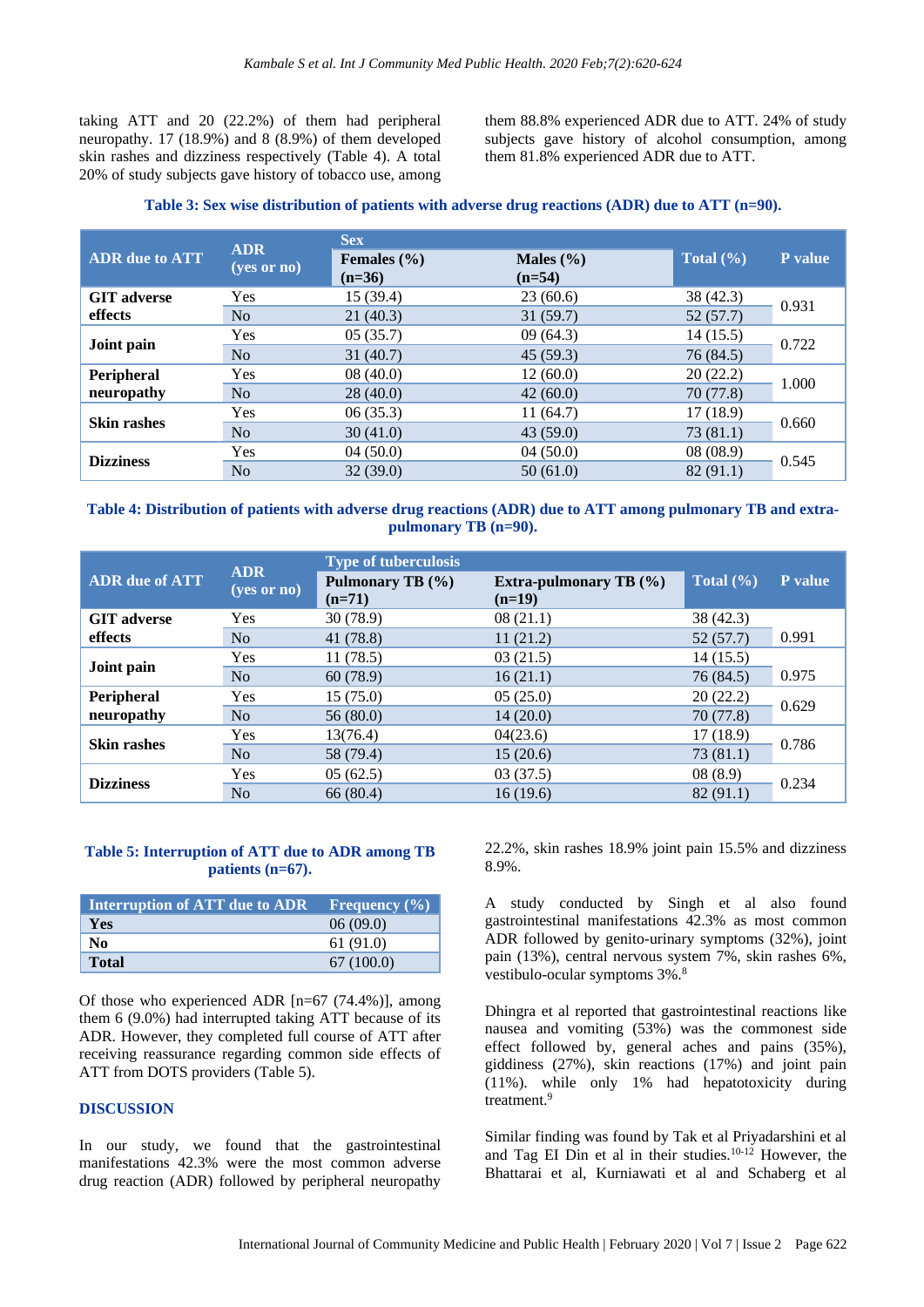reported that joint pain, skin reactions and hepatotoxicity as the most common ADR due to ATT respectively.13-15

In this study, 74.4% experienced ADR among which 47.7% taken treatment for ADR and remaining 52.3% patients were reassured. Of the TB patients who experienced ADR, 9.0% of them had interrupted ATT, however they completed full course of ATT. According to the study conducted by Bhattarai et al, 83.9% of the patients experienced ADR during ATT. <sup>13</sup> Kurniawati et al stated that, 15.8% patients had ADR in which 8.6% patients took medication for it and 6.1% patients interrupted ATT.<sup>14</sup>

The occurrence of ADR due to ATT may be influenced by several risk factors. In the present study, patients who had history of alcohol consumption and smoking experienced more ADR. Similar finding were found in the studies conducted by Bhattarai et al and Kurniawati et al.13,14 A research done by Schaberg et al found that 23% patients interrupted ATT because of severe ADR mainly pyrazinamide induced hepatotoxicity.<sup>15</sup>

#### **CONCLUSION**

Gastrointestinal manifestations (42.3%) were the most common ADR in this study. ADR were experienced by 74.4% TB patients, out of which 47.7% took treatment for ADR and remaining 52.3% patients were counselled and given reassurance. Of the TB patients who experienced ADR, 9.0% of them had interrupted ATT, however they completed full course of ATT.

It is a need for early recognition and treatment of ADR that occurs during course of ATT to decrease the morbidity and mortality which may result from drug resistance because of interruption of ATT due to ADR.

In our study telephonic communication was used to interview the TB patients regarding the ADR experienced during ATT. No Biochemical or other investigations are done to measure ADR like hepatotoxicity, ototoxicity, nephrotoxicity and disturbances in color vision. These were the limitations of this study.

#### **ACKNOWLEDGEMENTS**

Authors would like to thank District TB Office (DTO), Mandya, Karnataka, and DOTS Centre MIMS, Mandya, Karnataka.

*Funding: No funding sources Conflict of interest: None declared Ethical approval: The study was approved by the Institutional Ethics Committee*

#### **REFERENCES**

- 1. Burden of tuberculosis. Available at: https://www.who.int/news-room/fact-sheets/detail/ tuberculosis. Accessed on 22nd May 2019.
- 2. Bedi RS. Pyrazinamide- induced hypersensitivity reaction. Indian J Tuber. 1990;37:41.
- 3. Tandon RK, Garg PK. Antituberculosis treatment induced hepatotoxicity. In: Sharma. S K, Mohan, Tuberculosis. New Delhi: Jaypee Brothers; 2004: 500.
- 4. American Thoracic Society. Treatment of tuberculosis and tuberculosis infection in adults and children. Am J Respir Crit Care Med. 1994;149:1359-74.
- 5. Ormerod LP. Chemotherapy and management of tuberculosis in the United Kingdom: recommendations of the Joint Committee of the British Thoracic Society. Thorax. 1990;45:403-8.
- 6. Xia YY, Hu DY, Liu FY, Wang XM, Yuan YL, Tu DH. Design of the anti-tuberculosis drugs induced adverse reactions in China national Tuberculosis prevention and cotroscheme study. BMC Public Health. 2010;10:267-76.
- 7. Revised national TB control programme technical and operational guidelines for tuberculosis control in India 2016. Available at: https://tbcindia.gov. in/showfile.php?lid=3197. Accessed on 22nd May 2019.
- 8. Singh AK, Pant N. Adverse effects of first line antitubercular medicines on patients taking directly observed treatment short course: A hospital-based study. Inter J Med Pub Health. 2014;4(4):354-8.
- 9. Dhingra VK, Rajpal S, Aggarwal N, Aggarwaln JK, Shadab K, Jain SK. Adverse drug reactions observed during DOTS. J Commun Dis. 2004;36:251-9.
- 10. Tak DK, Acharya LD, Gowrinath K, Rao Padma GM, Subish P. Safety evaluation of antitubercular therapy under revised National Tuberculosis Control Programme In India. J Clin Diag Res. 2009;3(2):1395-401.
- 11. Priyadarshini Bai G, Ravikumar P. A study on treatment outcome and adverse drug reactions among extra pulmonary tuberculosis patients treated under DOTS in a tertiary care hospital. Inter J Basic Clin Pharmacol. 2017;6(1):48-52.
- 12. Mohammad A. Tag EI Din. Ashraf A, EI Maraghy, Abdel Hay R, Hay A. Adverse reactions among patients being treated for multi-drug resistant tuberculosis at Abbassia Chest Hospital. Egypt J Chest Dis Tuber. 2015:939-952.
- 13. Bhattarai S, Thapa P, Shrestha C, Dangol S, Niroula T, Verma SC. A study on socio-demographic pattern and side effects of anti-tubercular drugs among tuberculosis patients in pokhara valley. SAARC J Tuber Lung Dis HIV/AIDS. 2013;10(2):41-4.
- 14. Kurniawati F, Syed Sulaiman SA, Gillani SW. Adverse drug reactions of primary anti-tuberculosis